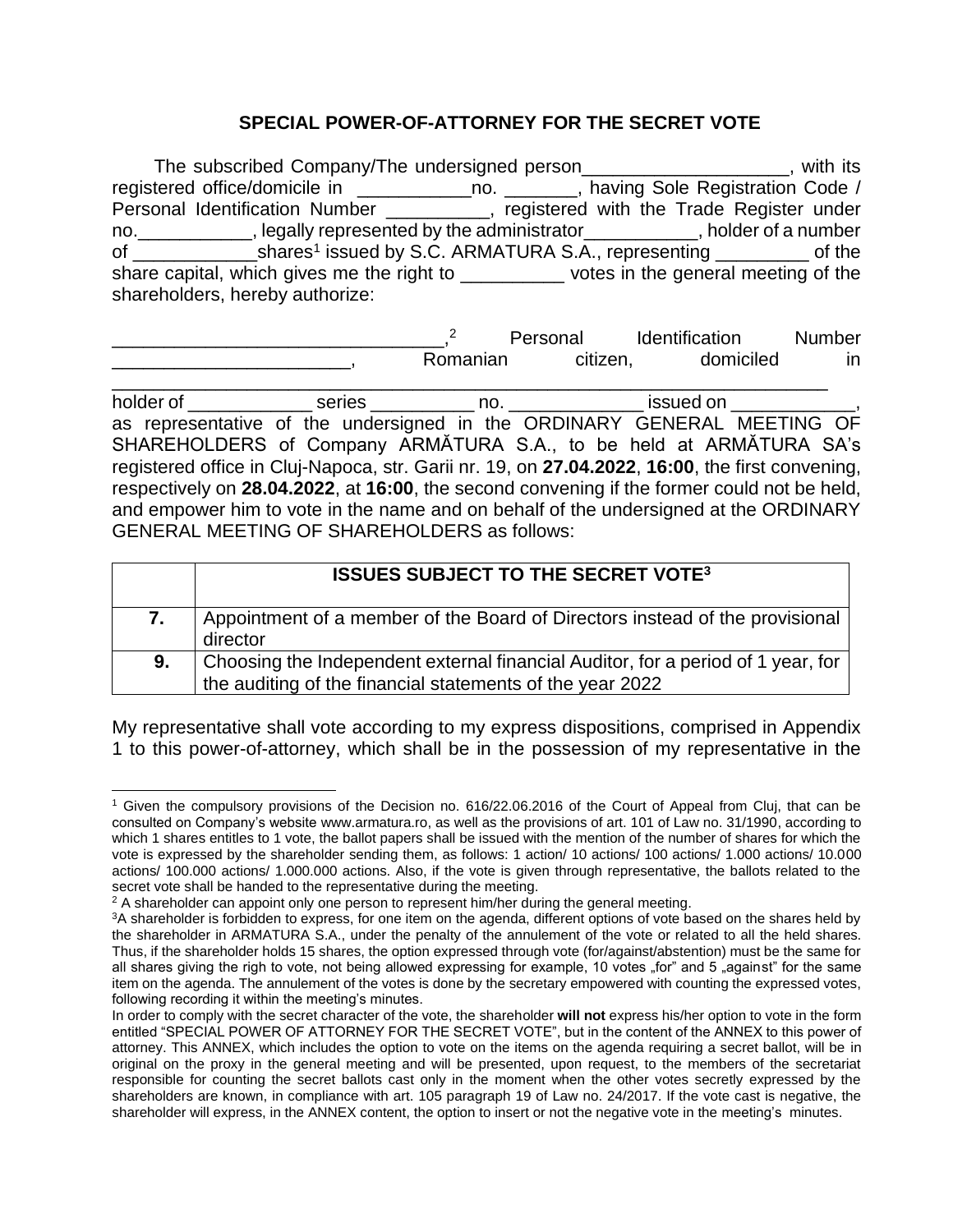general assembly and shall be presented, upon request, to the members of the secretariate charged with the numbering of the secret votes expressed only at the moment when are also known the other votes expressed in secret by the shareholders, according to art. 105 paragraph 19 of the Law 24/2017.

The representative accepts the representation mandate that is the object of this special power-of-attorney and undertakes to fulfil it exactly.

Concluded and signed today, the same of the same of the set of the set of the set of the set of the set of the s counterparts, one counterpart for the principal, one counterpart for the representative and one counterpart to be submitted at the registered office of ARMĂTURA S.A. from Cluj-Napoca, str. Garii nr. 19, accompanied by a copy of the valid identity card - identity bulletin/card in case of individuals, respectively the registration certificate and copy of the identity card of the legal representative in the case of legal persons, both for the principal and for the representative. The power-of-attorney is filed at the registered office of the company so that it can be registered with the registry of the registered office no later than 25.04.2022, at 16:00, under the sanction of the loss of the voting right in the general meeting.

This power of attorney respects the power of attorney model published on the company's website, the website www.armatura.ro being the place where the special power of attorney forms can be obtained.

 **PRINCIPAL, REPRESENTATIVE,**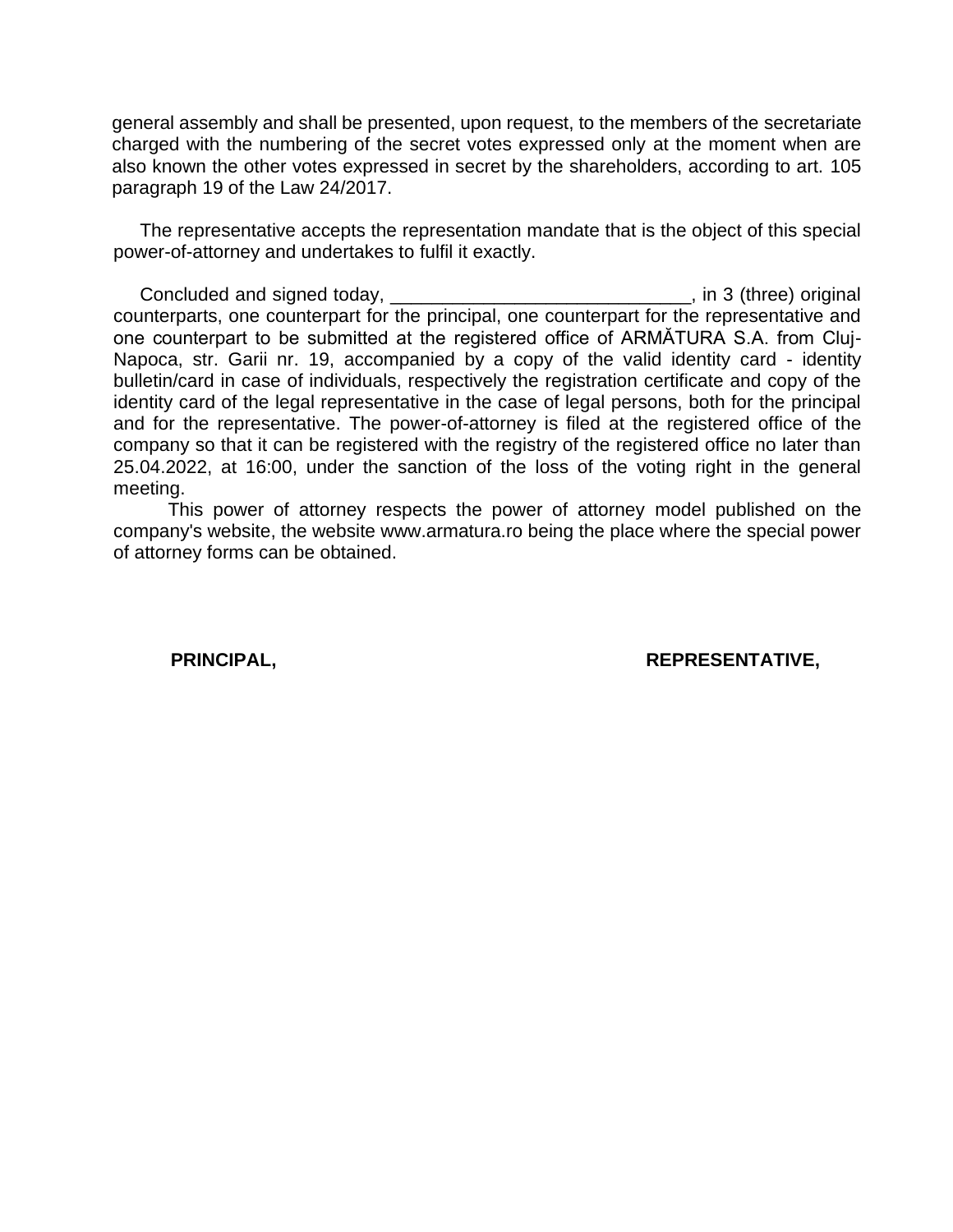## **APPENDIX TO THE SPECIAL POWER-OF-ATTORNEY FOR THE SECRET VOTE**

The subscribed Company/The undersigned person The subscribed Company/The undersigned person registered office/domicile in \_\_\_\_\_\_\_\_\_\_\_\_\_no. \_\_\_\_\_\_\_, having Sole Registration Code / Personal Identification Number \_\_\_\_\_\_\_\_\_\_, registered with the Trade Register under no.\_\_\_\_\_\_\_\_\_\_\_, legally represented by the administrator\_\_\_\_\_\_\_\_\_\_\_, holder of a number of \_\_\_\_\_\_\_\_\_\_\_\_\_\_shares issued by S.C. ARMATURA S.A., representing \_\_\_\_\_\_\_\_\_ of the share capital, which gives me the right to \_\_\_\_\_\_\_\_\_\_\_\_\_votes in the general meeting of the shareholders, hereby authorize:

<sub>\_\_</sub>, Personal Identification Number \_\_\_\_\_\_\_\_\_\_\_\_\_\_\_\_\_\_\_\_\_\_\_, Romanian citizen, domiciled in \_\_\_\_\_\_\_\_\_\_\_\_\_\_\_\_\_\_\_\_\_\_\_\_\_\_\_\_\_\_\_\_\_\_\_\_\_\_\_\_\_\_\_\_\_\_\_\_\_\_\_\_\_\_\_\_\_\_\_\_\_\_\_\_\_\_\_\_\_ holder of \_\_\_\_\_\_\_\_\_\_\_\_\_\_\_\_ series \_\_\_\_\_\_\_\_\_\_\_\_\_ no. \_\_\_\_\_\_\_\_\_\_\_\_\_\_\_\_\_ issued on \_\_\_\_\_\_\_\_\_\_\_\_\_\_, as representative of the undersigned in the ORDINARY GENERAL MEETING OF SHAREHOLDERS of Company ARMĂTURA S.A., to be held at ARMĂTURA SA's registered office in Cluj-Napoca, str. Garii nr. 19, on **27.04.2022, 16:00**, the first convening, respectively on **28.04.2022**, at **16:00**, the second convening if the former could not be held,

and empower him to vote in the name and on behalf of the undersigned at the ORDINARY GENERAL MEETING OF SHAREHOLDERS as follows:

|    | <b>ISSUES SUBJECT TO THE</b><br><b>SECRET VOTE</b>                                                                        | VOTE<br><b>FOR/AGAINST/ABSTENTION</b> |
|----|---------------------------------------------------------------------------------------------------------------------------|---------------------------------------|
| 7. | Appointment of a member of the<br>Board of Directors instead of the<br>provisional director:<br><b>VLAD-IULIAN STOINA</b> |                                       |
| 9. | Choosing the Independent external<br>financial Auditor, for a period of 1<br>year, for the auditing of the financial      | X                                     |
|    | statements of the year 2022:<br>1. JP AUDITORS & ADVISORS SRL                                                             |                                       |
|    | 2. PREMIER CLASS AUDIT SRL                                                                                                |                                       |
|    | <b>3. INTEGRAL AUDIT SRL</b>                                                                                              |                                       |

Given the provisions of the art. 132 paragraph 2 of Law no. 31/1990, if my vote is negative, I request its mention in the meeting's minutes in order to exercise all the legal means of appeal.

 $YES$  and  $NO$  and  $NO$  and  $NO$  and  $NO$  and  $NO$  and  $N$ 

Concluded and signed today, \_\_\_\_\_\_\_\_\_\_\_\_\_\_\_\_\_\_\_\_\_\_\_\_\_\_\_\_\_, in 2 (two) original counterparts, one counterpart for the principal, one counterpart for the representative, whom